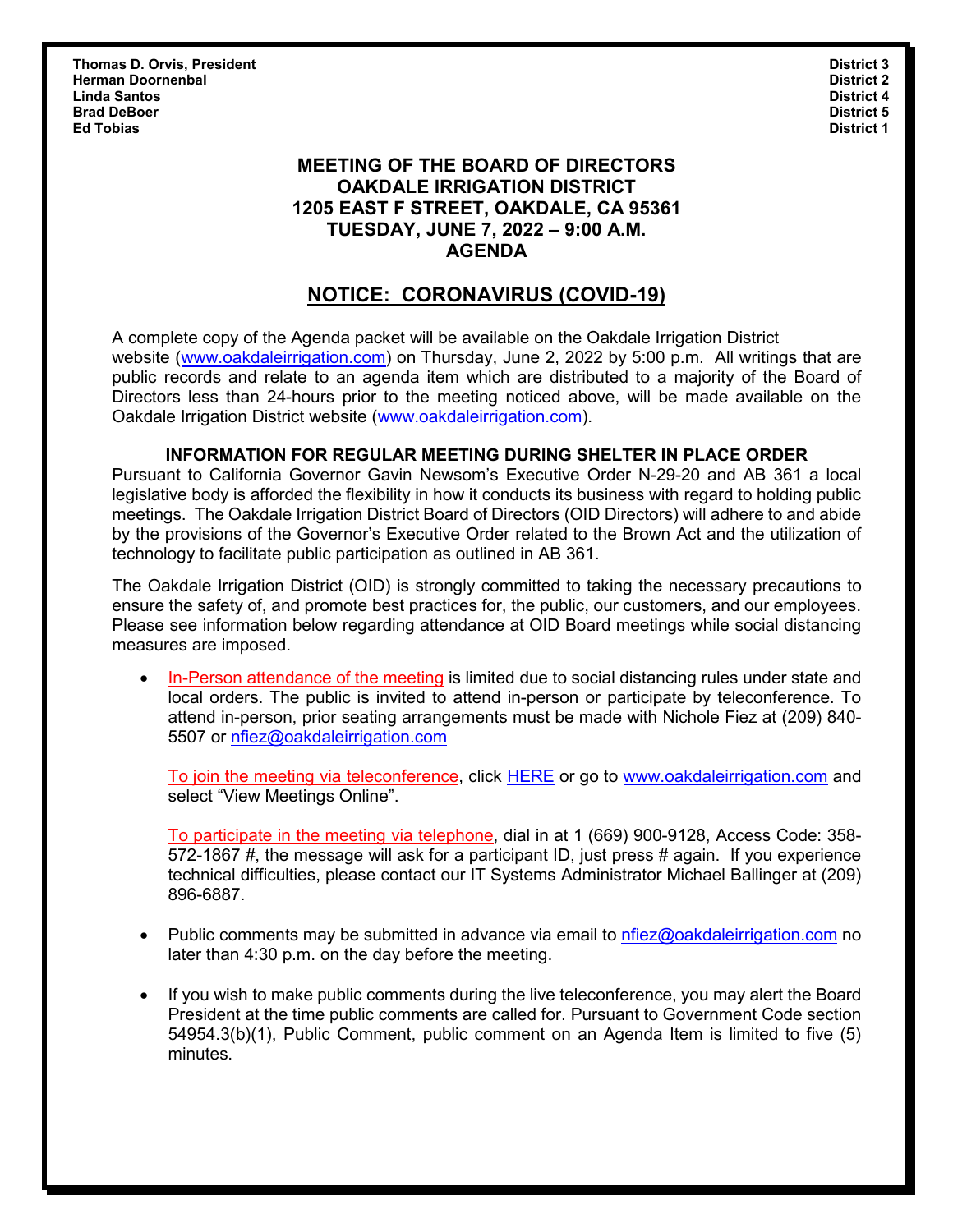**Agendas and Minutes are on our website at [www.oakdaleirrigation.com](http://www.oakdaleirrigation.com/)**

**CALL TO ORDER**

**PLEDGE OF ALLEGIANCE**

**ROLL CALL**

**ADDITIONS OR DELETION OF AGENDA ITEMS**

**ACTION TO TAKE VARIOUS ITEMS OUT OF SEQUENCE**

#### **PUBLIC COMMENTS – ITEM 1**

1. The Board of Directors welcomes participation in its meetings. This time is provided for the public to address the Directors of the District on matters of concern that fall within the jurisdiction of the Board that are not on the agenda.

Because matters being discussed are not on the agenda there should be no expectation of discussion or comment by the Board except to properly refer the matter for review or action as appropriate. Matters concerning District operations or responsibilities can be addressed prior to Board meetings by contacting District Management or Directors. In this manner, your concerns can be addressed expeditiously.

The Oakdale Irrigation District Board pledges to be respectful, truthful, knowledgeable, productive and unified in conducting the people's business. The Board believes in conducting its business using respectful and civil dialogue and would request that the public conduct itself in a similar fashion in their presentations. Disrespectful and threatening behavior will not be tolerated.

It is not required, but speakers may provide their name and address.

Public Comments will be limited to five minutes per speaker.

#### **CONSENT CALENDAR - ITEMS 2 – 8**

- 2. Approve the **Board of Directors' Minutes of the Special Meeting of May 16, 2022**
- 3. Approve **Oakdale Irrigation District's Statement of Obligations**
- 4. Approve **OID Improvement Districts' Statement of Obligations**
- 5. Approve the **Treasurer's Report and Financial Statements for the Four Months Ending April 30, 2022**
- 6. Approve **Rejection of Claim Submitted by Kristy Fullard**
- 7. Approve **Board Attendance to the 2022 CSDA Annual Conference August 22 to August 25, 2022 in Palm Desert, California**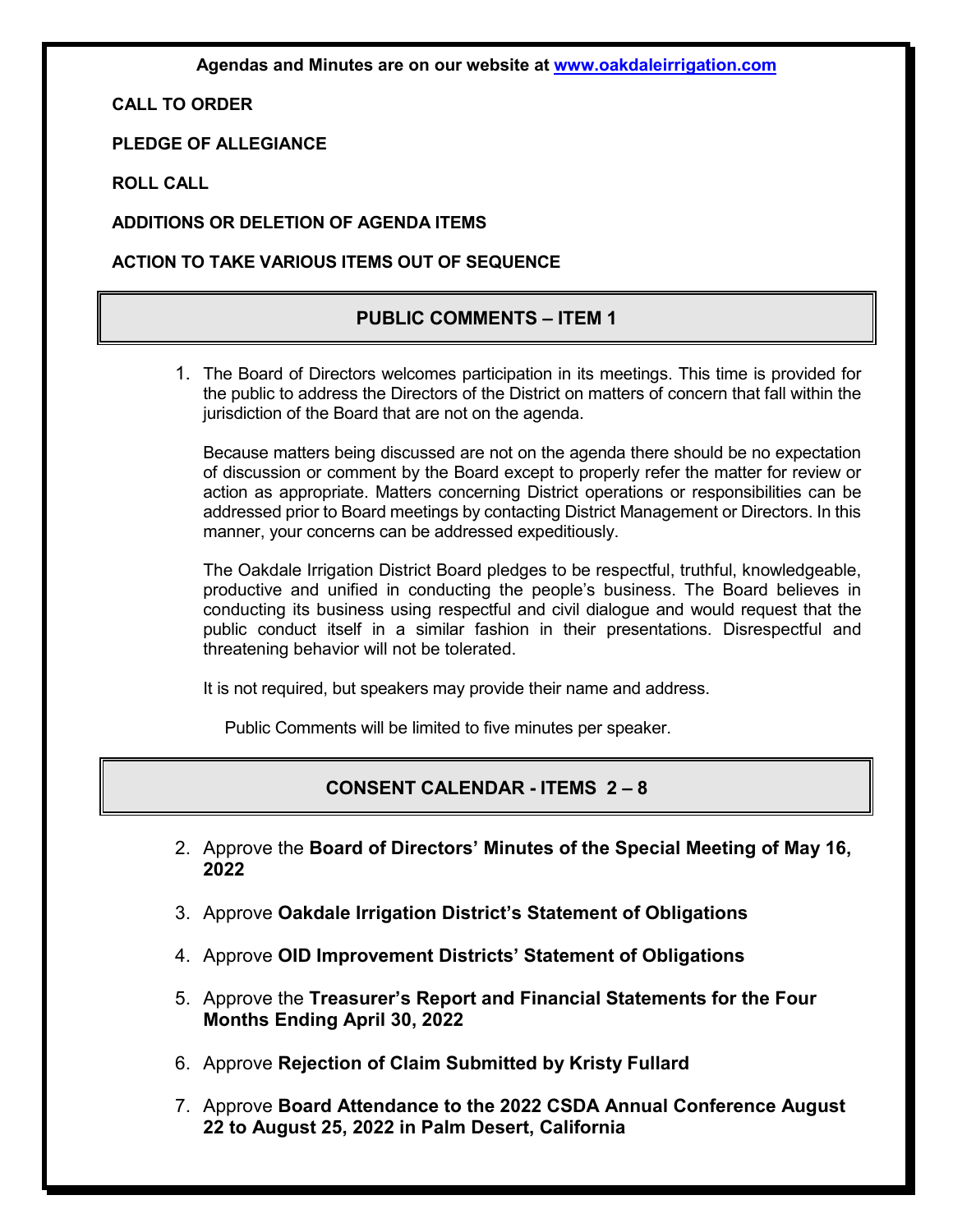8. Approve **Developer Agreement for Replacement of Marrs Pipeline (APN: 062-020-010 – LGI Homes-California, LLC)**

## **ACTION CALENDAR – ITEMS 9 – 13**

- 9. Review and take possible action on the **Appointment of Secretary to the Board of Oakdale Irrigation District**
- 10.Review and take possible action to **Adopt a Resolution for Designation of Bank Account Signatories**
- 11.Review and take possible action **to Cancel the July 5, 2022 Board Meeting and Hold a Special Board Meeting on July 19, 2022 at 9:00 a.m.**
- 12.Review and take possible action **to Proceed with Solicitation of Bids for Construction of the Segment 3 Rehabilitation Project**
- 13.Review and take possible action **to Direct Staff to Solicit Interest in a 10-Year Out-Of-District Water Sale Program**

### **COMMUNICATIONS – ITEM 14**

- 14.**Oral Reports and Comments**
	- A. **Directors' Comments/Suggestions**  $\triangleright$  Order of Presentation – President's Choice
	- B. **Committee Reports**
	- C. **General Manager's Report on Status of OID Activities**
	- D. **Water Counsel Report**

## **CLOSED SESSION - ITEM 15**

- 15.Closed Session to discuss the following:
	- **A. Government Code §54956.8 Conference Real Property Negotiator** Negotiating Parties: State of California, Non-District East Lands

Property: Water<br>Agency Negotiators: Genera Under Negotiations: Terms

General Manager and Water Counsel